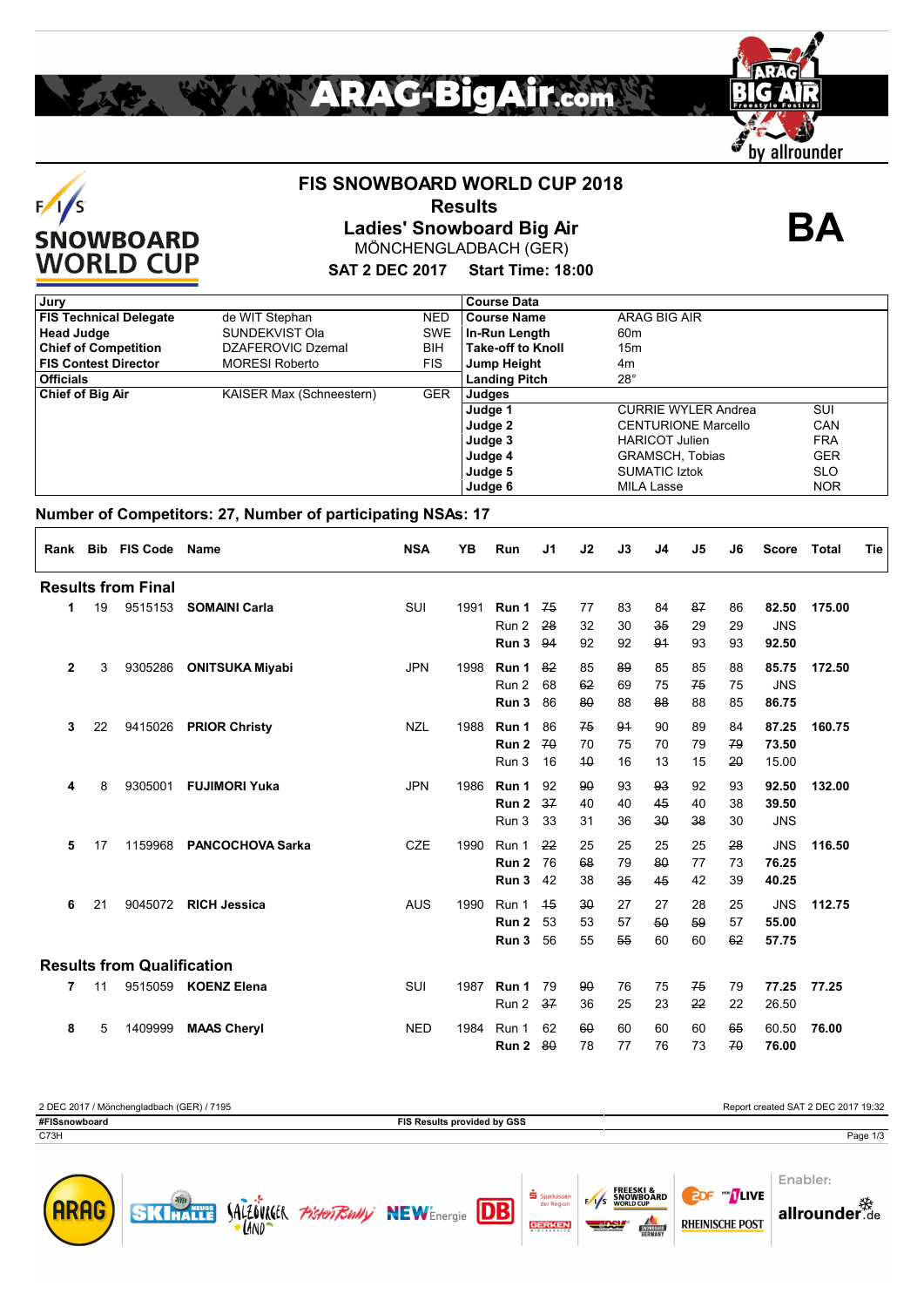





# **FIS SNOWBOARD WORLD CUP 2018 Results Ladies' Snowboard Big Air** MÖNCHENGLADBACH (GER) **BA**



**SAT 2 DEC 2017 Start Time: 18:00**

### **Number of Competitors: 27, Number of participating NSAs: 17**

| Rank |    | <b>Bib FIS Code Name</b> |                             | <b>NSA</b> | YΒ   | Run            | J1         | J <sub>2</sub> | J3         | J4       | J5                | J6       | Score          | Total | Tie |
|------|----|--------------------------|-----------------------------|------------|------|----------------|------------|----------------|------------|----------|-------------------|----------|----------------|-------|-----|
| 9    | 18 | 1708267                  | <b>MITTERMUELLER Silvia</b> | <b>GER</b> | 1983 | Run 1<br>Run 2 | 81<br>23   | 75<br>19       | 74<br>$+7$ | 74<br>22 | 70<br>29          | 77<br>26 | 75.00<br>22.50 | 75.00 |     |
| 10   | 1  | 1229991                  | <b>ORMEROD Katie</b>        | <b>GBR</b> | 1997 | Run 1<br>Run 2 | 26<br>76   | 30<br>80       | 25<br>75   | 25<br>73 | 29<br>74          | 20<br>72 | 26.25<br>74.00 | 74.00 |     |
| 11   | 9  |                          | 1229985 FULLER Aimee        | <b>GBR</b> | 1991 | Run 1<br>Run 2 | 70<br>74   | 65<br>74       | 74<br>73   | 65<br>71 | 65<br>67          | 60<br>73 | 66.25<br>72.75 | 72.75 |     |
| 12   | 12 | 9515143                  | <b>DERUNGS Isabel</b>       | SUI        | 1987 | Run 1<br>Run 2 | 77<br>78   | 72<br>73       | 75<br>69   | 72<br>68 | 63<br>65          | 68<br>75 | 71.75<br>71.25 | 71.75 |     |
| 13   | 14 |                          | 9305338 IWABUCHI Reira      | <b>JPN</b> | 2001 | Run 1<br>Run 2 | 55<br>67   | 54<br>69       | 59<br>79   | 52<br>77 | 44<br>68          | 50<br>67 | 52.75<br>70.25 | 70.25 |     |
| 14   | 6  |                          | 9515010 CANDRIAN Sina       | SUI        | 1988 | Run 1<br>Run 2 | 60<br>72   | 70<br>76       | 73<br>66   | 70<br>62 | 59<br>64          | 67<br>69 | 66.75<br>67.25 | 67.25 |     |
| 15   | 2  |                          | 9425008 NORENDAL Silje      | <b>NOR</b> | 1993 | Run 1<br>Run 2 | 43<br>65   | 8<br>63        | 5<br>70    | 10<br>69 | 10<br>59          | 5<br>63  | 8.25<br>65.00  | 65.00 |     |
| 16   | 23 |                          | 9205073 FLEMMING Nadja      | <b>GER</b> | 1995 | Run 1<br>Run 2 | 60<br>62   | 55<br>59       | 56<br>57   | 55<br>59 | 50<br>54          | 52<br>60 | 54.50<br>58.75 | 58.75 |     |
| 17   | 26 | 9415023                  | <b>GOOD Natalie</b>         | <b>NZL</b> | 1990 | Run 1<br>Run 2 | 57<br>38   | 58<br>24       | 58<br>29   | 58<br>26 | 53<br>33          | 55<br>25 | 57.00<br>28.25 | 57.00 |     |
| 18   | 4  | 1709938                  | <b>MEDLOVA Klaudia</b>      | <b>SVK</b> | 1993 | Run 1<br>Run 2 | 57<br>32   | 58<br>43       | 55<br>33   | 50<br>26 | 57<br>22          | 58<br>30 | 56.75<br>30.25 | 56.75 |     |
| 19   | 24 |                          | 9535264 KOTSENBURG Kirra    | <b>USA</b> | 1996 | Run 1<br>Run 2 | $+4$<br>60 | 18<br>56       | 12<br>56   | 18<br>55 | 18<br>52          | 20<br>53 | 16.50<br>55.00 | 55.00 |     |
| 20   | 15 |                          | 9195093 LEFEVRE Lucile      | <b>FRA</b> | 1995 | Run 1<br>Run 2 | 48<br>23   | 44<br>48       | 47<br>19   | 41<br>19 | 47<br>24          | 40<br>19 | 44.75<br>20.00 | 44.75 |     |
| 21   | 27 | 1569959                  | <b>PRIBOSIC Urska</b>       | <b>SLO</b> | 1990 | Run 1<br>Run 2 | 44<br>40   | 41<br>30       | 35<br>31   | 40<br>39 | 39<br>30          | 42<br>29 | 40.50<br>32.50 | 40.50 |     |
| 22   | 13 |                          | 9485265 FEDOROVA Sofya      | <b>RUS</b> | 1998 | Run 1<br>Run 2 | 17<br>30   | 44<br>36       | 34<br>45   | 27<br>29 | 37<br>41          | 35<br>38 | 28.25<br>36.25 | 36.25 |     |
| 23   | 16 | 9305294                  | <b>HIRONO Asami</b>         | <b>JPN</b> | 1990 | Run 1<br>Run 2 | 15<br>33   | 10<br>29       | 9<br>33    | 8<br>36  | $+7$<br>$4\theta$ | 9<br>40  | 10.75<br>35.50 | 35.50 |     |
| 24   | 7  |                          | 1119982 YANEZ Antonia       | CHI        | 1999 | Run 1<br>Run 2 | 34<br>22   | 38<br>20       | 29<br>21   | 30<br>22 | 35<br>14          | 32<br>29 | 32.75<br>21.25 | 32.75 |     |

2 DEC 2017 / Mönchengladbach (GER) / 7195 Report created SAT 2 DEC 2017 19:32 **#FISsnowboard FIS Results provided by GSS** C73H Page 2/3Enabler: **EDF "NUVE** 





SALZOVKIER PISTERING